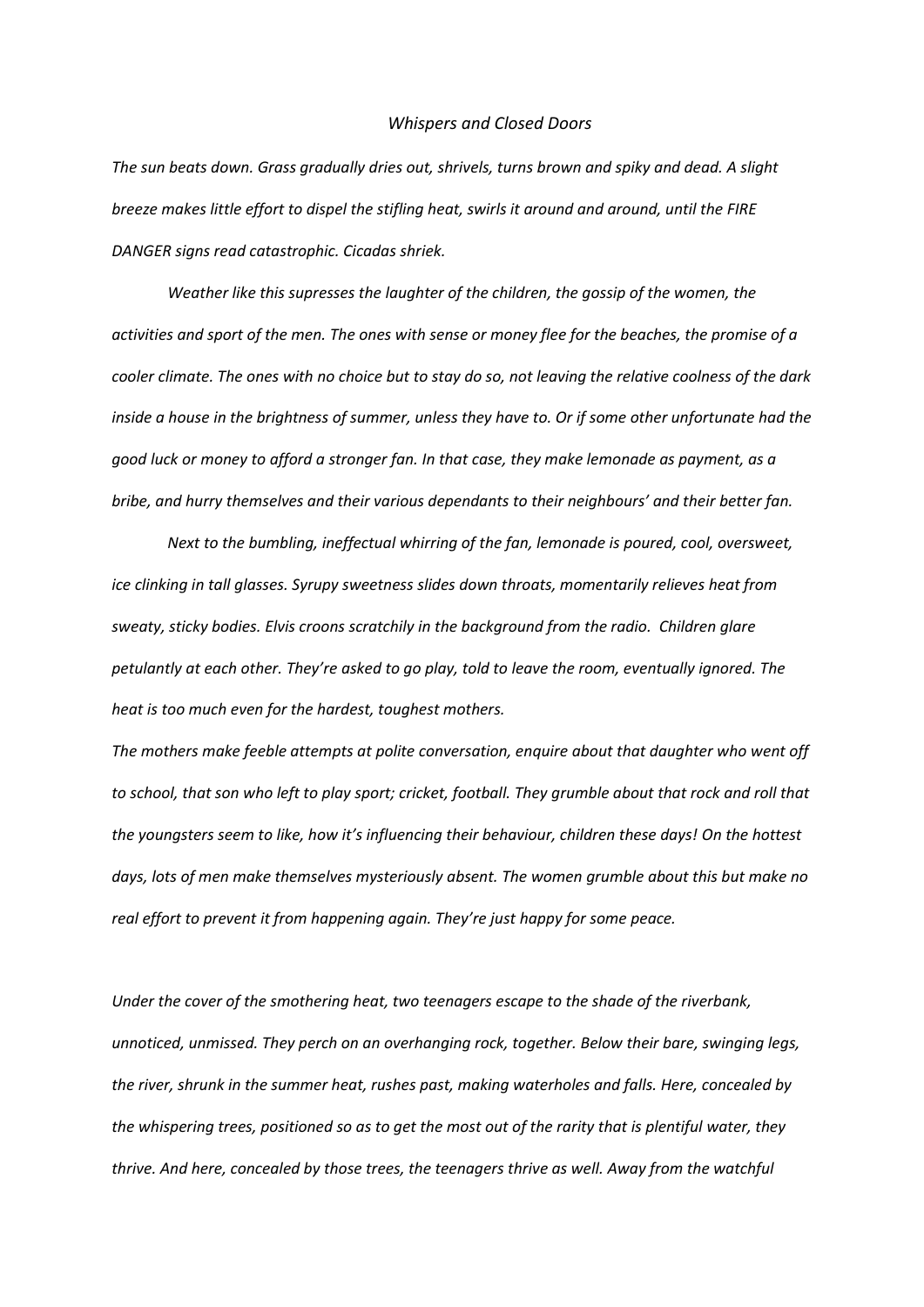*eyes, so quick to judge, to gossip, they are unrestrained, untethered by the expectations of their*  family and wider community. They are free of the prejudice that stifles love like theirs like the *summer heat stifles children's games. They are free to talk and act as they wish.*

*Do this they did; all summer, while the rest of the town was shut inside with their fans and overly sweetened lemonade, complaining about each other and the heat, the two youths shared secrets and made new ones, under the shade of the trees whose leaves whispered in the slightest breeze.* 

It starts one hot day in the middle of January. Everyone is cautious of bushfire; there is a slight breeze and everything is tinder-dry. A whiff of smoke can be detected if I tilt my head a little and look east, inhale deeply through my nose. This threat looms over the heads of everyone in town, is the subject of much conversation. Down at the river it is quiet, no threat of bushfire. It is silent apart from the chirrup of grasshoppers and the rushing of the water. Secluded. There we sit, in the shade of a huge eucalypt, our feet dangling, near the waterhole in a deep part of the river that flows past. We talk about nothing for hours, read newly published books to each other; *Charlotte's Web* and *The Catcher in the Rye.* We discuss the similarities and differences between the two, the innocence of Charlotte's Web and the brutal coming-of-age of Holden, which set trepidation in the hearts of ourselves. The characters, Charlotte the spider and Mr Spencer, Wilbur and Holden, parallels in such different stories.

The proximity of my bare leg to hers scares me, thrills me, awakens the senses I had hidden for so long. Here, anything seems possible. There seems hope that my feelings for her may be requited, and away from the watchful eyes and judgement of society, maybe, just maybe, something can happen between us.

She swats at a mosquito, shifts ever so slightly nearer to me. I suddenly become aware of the space between us, of every centimetre of bare rock. So close, yet so infinitely far away. A mosquito lands on my thigh, begins to insert its proboscis into my skin as I am looking away, staring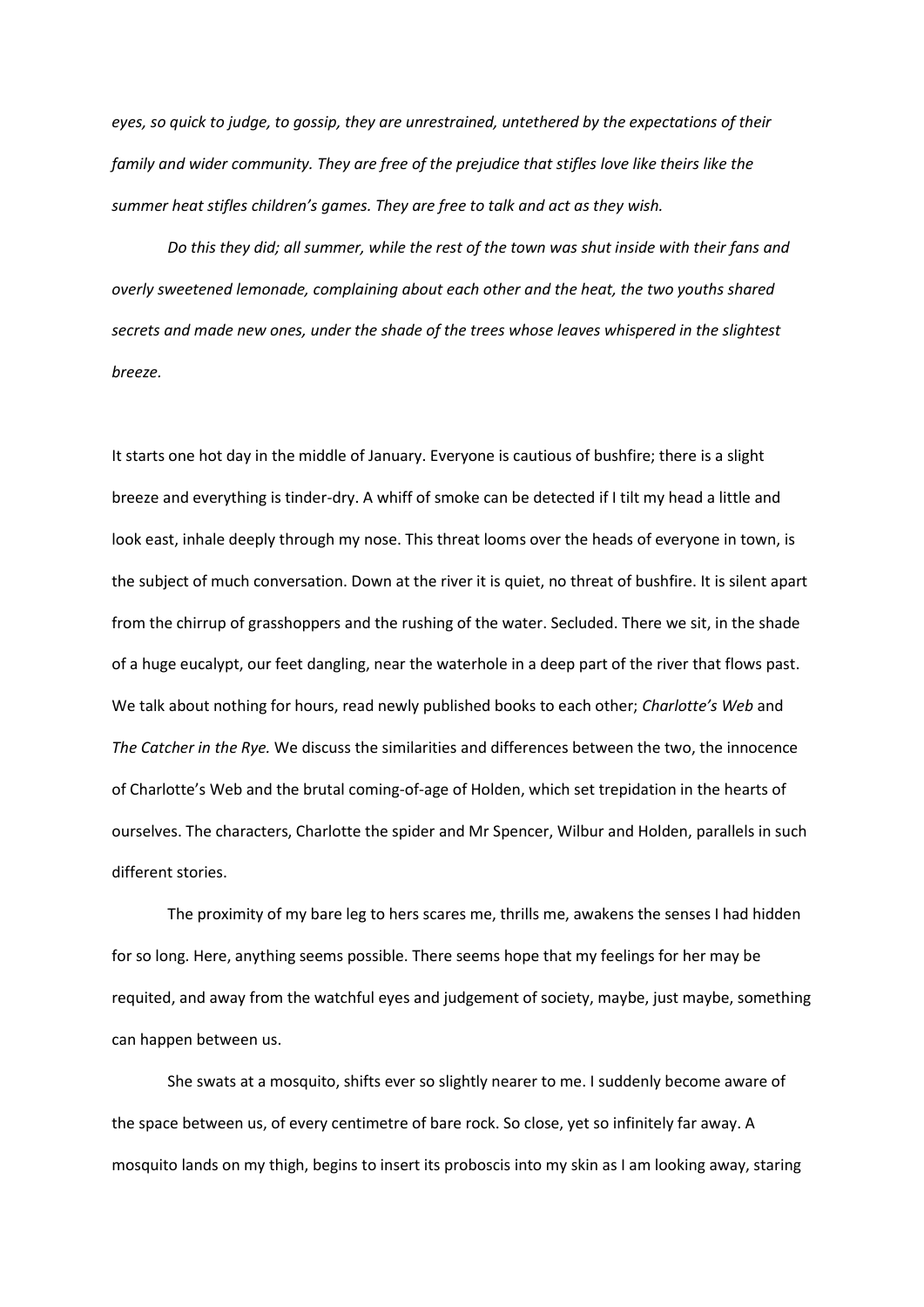at a dragonfly that is buzzing around on the surface of a rock pool. A drop of water from a nearby rapid splashes near the dragonfly, startles it. It zooms off. As I stare after the dragonfly and its freedom, I feel her hand brush my thigh, brush off the mosquito. I turn my head quickly, surprised, catch her eye. She smiles. Flirtatiously? Does she feel the fire I feel spreading from where she touched me? Does she know what I'm thinking? Does she feel it too? -Let's go for a swim! she says suddenly, breaking the tension. She pulls her shirt over her head, slips out of her shorts, shakes her long, wavy hair out of its sky blue scarf, for which the weather is really too hot. Dives into a deep part of the river in just her underwear. Her hair fans out behind her as she swims, a dolphin, far upriver, diving to the depths as if to find its pod. I hesitate, but she beckons too me, and her smile is infectious, irresistible and I am stripping off my clothes as well and diving in after her, a grin spreading on my face as I splash her.

We frolic around, just two girls cooling down on a hot summer day. But we are more than that, too. The way she catches my eye, smiles when she sees me looking at her, the way she so confidently holds her wet, beautiful body, all builds together to suggest something more. I know I feel something for her, no matter much society frowns upon it. She seems to feel it too, but I cannot be sure. I do not want to fracture the close friendship we have, so for now, I keep quiet. At least this way I can be with her.

She pulls herself out of the water to dive back in from the overhanging rock. The backs of her legs are taut, muscly from years of playing tennis and riding bikes around the town. The water on them glistens in the sun. Her underpants ride up slightly as she pulls herself up, the base of her buttocks smooth and rounded.

She dives back into the waterhole, making barely a splash after so much practice. Bubbles rise to the surface. Magpies carol. Still she doesn't reappear. I feel my mouth go dry and a gnawing sensation begin in the pit of my stomach. She still doesn't resurface. I dive under myself, search for her beneath the water. Finally, I feel my foot brush the softness of skin. My heart jumps, startled, before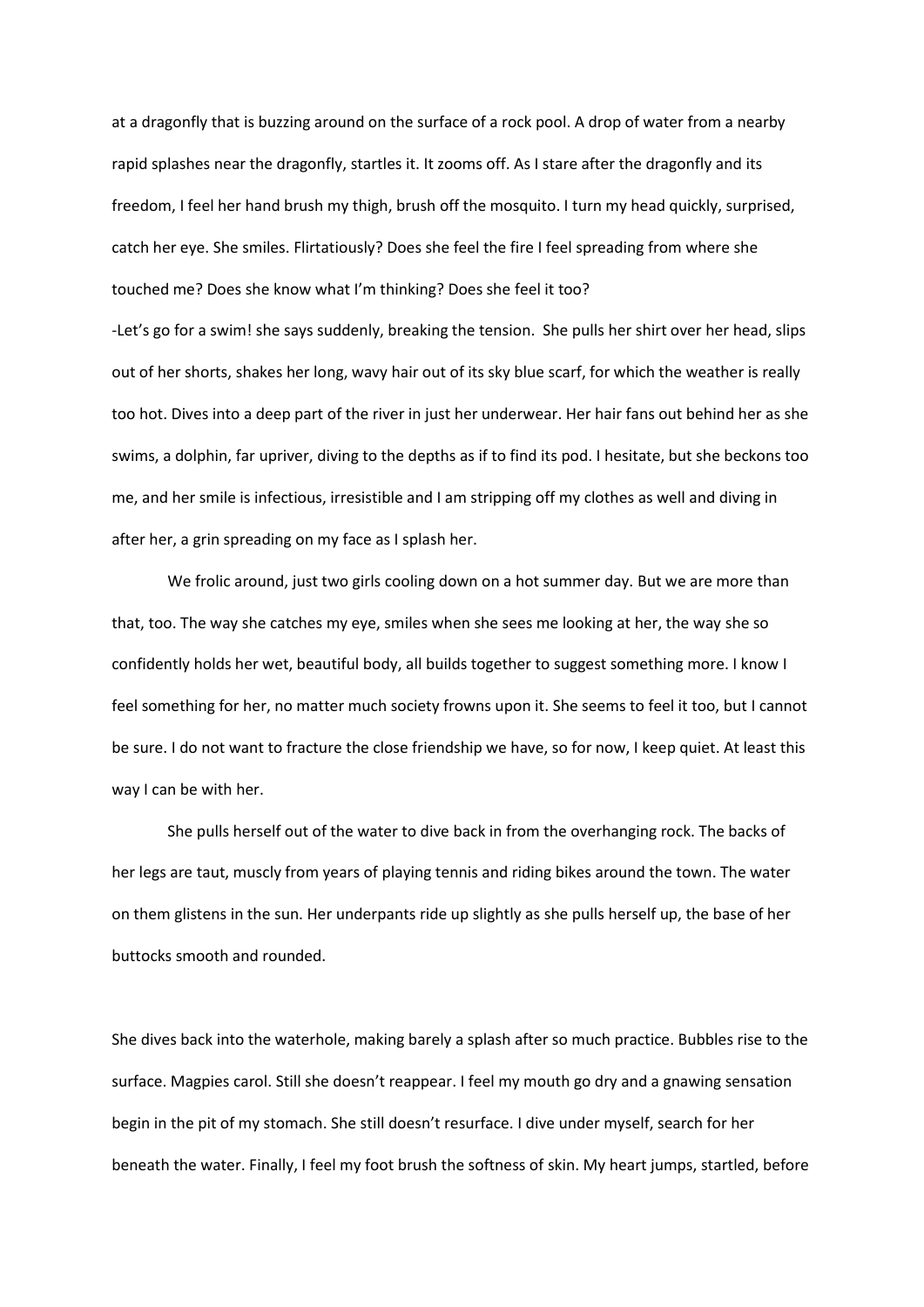I inhale a lungful of fresh, fresh air. I duck under the water. All sound fades from the world as the cool water swallows me up. Placing my hands under her arms, I heave her up, onto the rocks by the side of the waterhole. I lay her on her back, brush the wet hair from her face and cradle her head in my hands. As I stare at her still, lifeless face, at last her long, dark eyelashes flutter and her eyes slowly open. When she sees my face hovering over hers, she smiles that heart melting smile. -Thank God, I say. I thought I'd lost you.

-I'm still here, she whispers, still smiling.

I am so relieved she's okay that I just have to tell her, in case it happens again, only she's not so lucky that time. In case maybe she loves me back.

-I have something to tell you, Zoe. It's important.

-Sure, tell me anything.

-Well… the thing is… I think I'm in love with you.

-Really? she asks. You really feel that way?

I nod, unable to deny my feelings any longer.

Her face lights up.

-I thought I was the only one. I never dreamed you might feel the same way.

-You mean…?

-Yes, Lou. I love you too.

She lifts her face to mine, and I feel the soft, soft lips I had fantasized about for so long, finally touch my own.

With the sun leaves much of the heat, but also much of the happy atmosphere surrounding us. As the day wore on, the unspoken threat loomed ever closer, right under the surface of a peaceful day. All day, we made up for years lost, wasted under the guise of friendship, in the shade of the trees that whisper on the riverbank. But as the end of such a wondrous day comes closer, as the sun dips lower and lower in the sky, we know we must leave our safe haven and venture back to town, back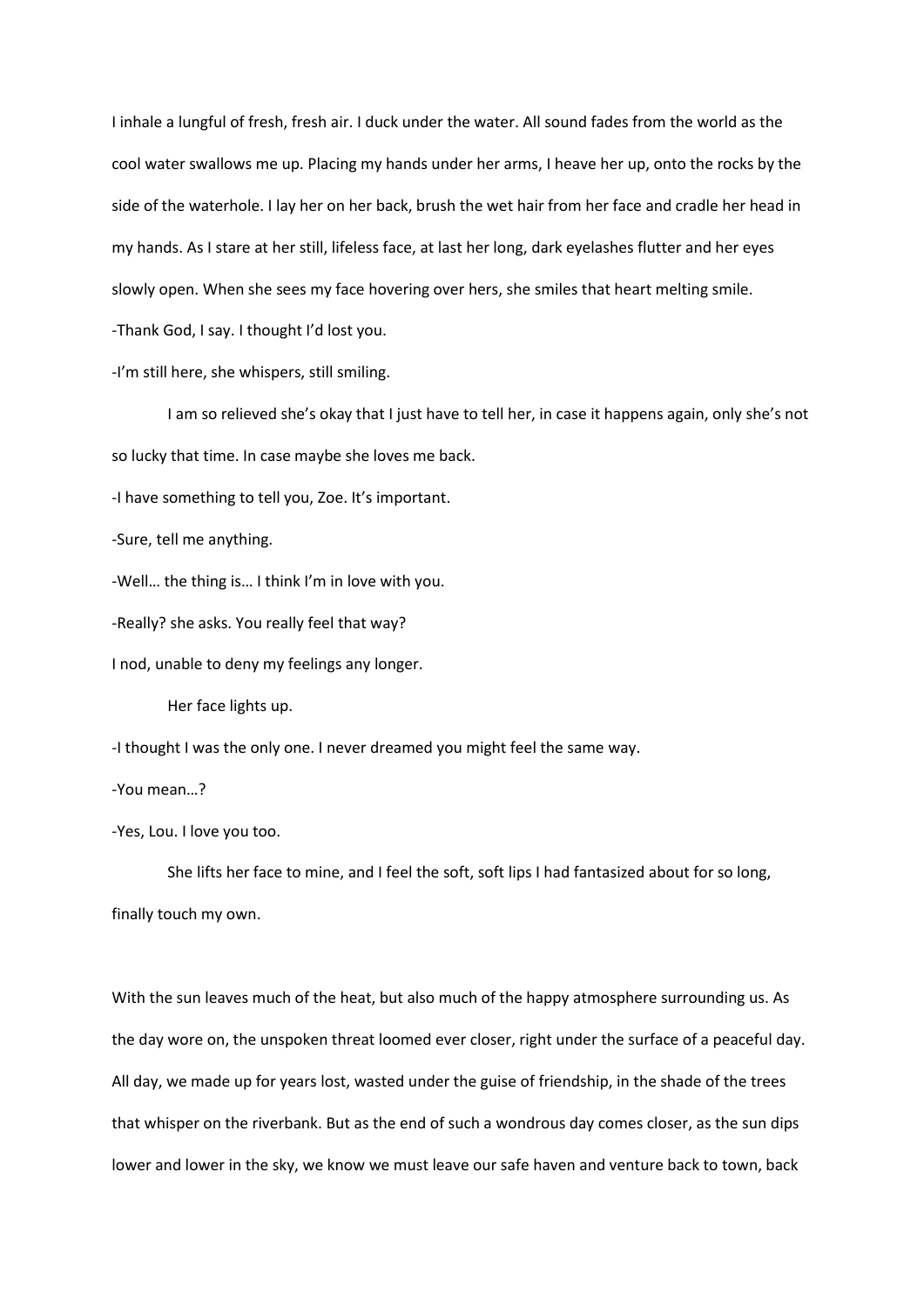to our families and friends, where there is no place for love such as ours. We kiss one last time before beginning on our way back, back to expectations needing fulfilment, to the unwavering, uncaring prejudice that covers our lives like a blanket.

We part at her front gate with a longing stare after each other, disguised as a shared nostalgia between friends. A remembrance of simpler times.

*With their days spent in passion by the riverbank, with a growing love for each other and a heightened awareness of themselves and their own bodies, and nights spent with the detachment of friends, the remaining several weeks of summer passed swiftly for the two girls.*

*On the last day of the holidays, they stayed out from sunrise to sunset. They reached a decision before leaving their sanctuary for the last time. They could see that hiding their blossoming love for each other would be impossible, so they decided they would not do so. Both remembered the boys, who, three summers ago, had revealed their relationship to the community, but neither voiced their fears. Neither mentioned them. No-one did anymore. The boys' families had quickly moved away, to separate parts of the country. Neither one had been seen or heard from again, although the boys had been known and liked by everyone. They were liked before, at least.*

That last day, we walk back into town arm in arm, at dusk. A few people are around, but think nothing of us. We are teenage girls, after all. Teenage girls are affectionate. At her front gate, we kiss. For the first time away from the privacy of the riverbank, we kiss. From the kitchen window that overlooks the dried out grass of the yard, I see her mother's startled face. I hear her shout, and the door slams open. Her father, who I have always been slightly afraid of, stands on the veranda stairs, hands on hips, stares menacingly at the back of his daughter's head as she kisses me. I draw away, and turn her gently to face her father.

-What is going on here? he yells, in his deep, demanding voice.

-We… you know Lou, don't you? Zoe says, her voice timid, small, next to his booming one.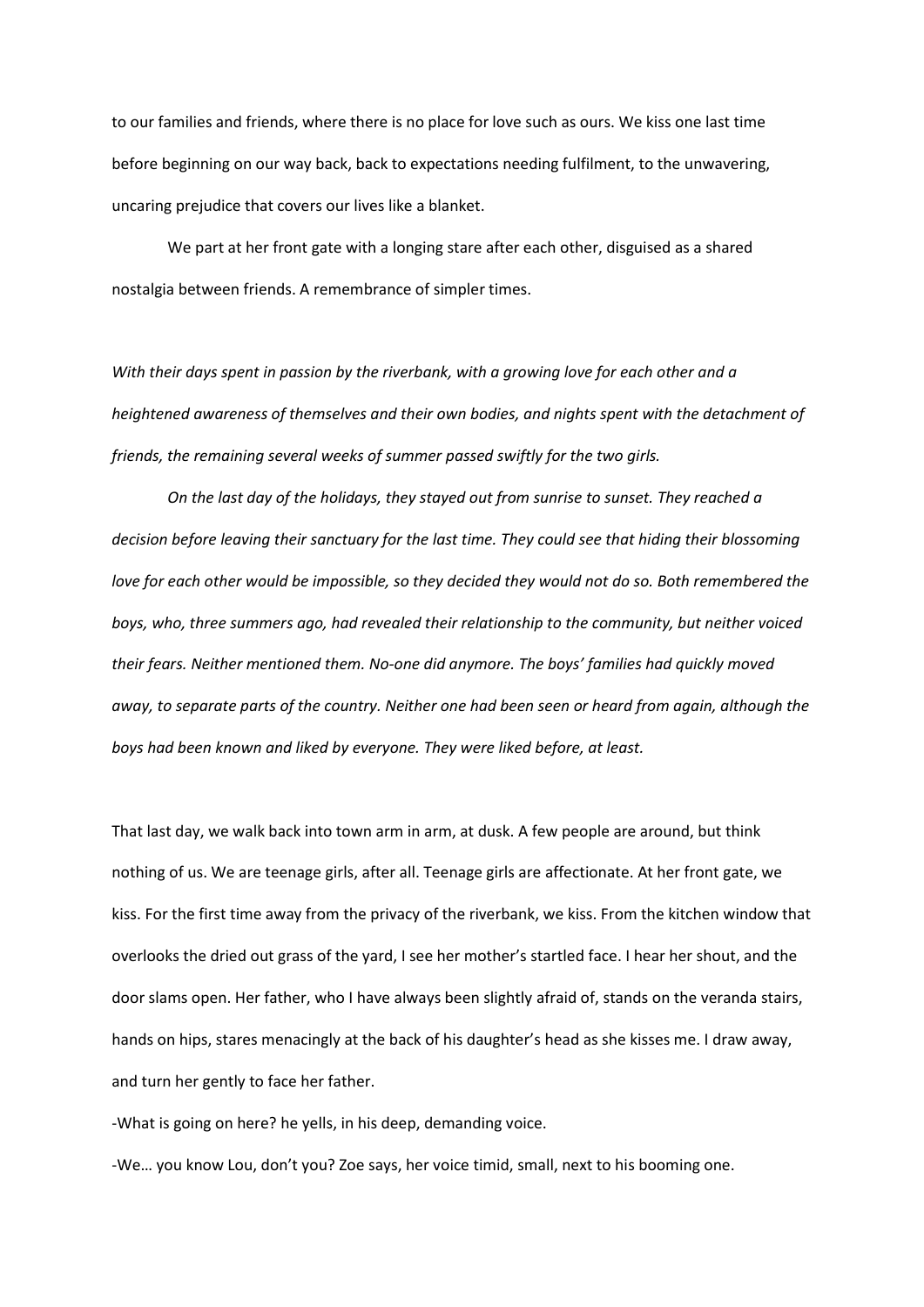I take her trembling hand and continue for her.

-What does it look like is going on, Mr Hollaway?

-It appears that you were just kissing my daughter in my front yard, but I'm sure my eyes were playing tricks. Explain, please.

His wife, Zoe's mother, is still at the window, watching this exchange with an anxious face. Zoe squeezes my hand, to give us both strength.

-That is exactly what is happening, Father. And I love her.

-No, you're just confused. The heat must have got to you, he says, trying to convince himself more than her. Come inside, right now. We'll sort this out in private, thankyou, young lady, he says to me, signalling the end of the conversation.

-No, I say. I'm staying.

-Lou, just leave it. I'll be fine.

Zoe kisses me gently on my cheek before allowing her father to pull her away, inside, to privacy and his belt. Zoe has told me that his belt is often the answer to his anger, to his and his family's troubles.

I walk slowly home, not ready to face my own parents so soon after Zoe's. But I arrive home quickly, and I immediately see something is wrong, when Mother opens the door as I approach. -What's going on, Mother?

-You tell me, Louisa. I know I'm in trouble when she uses my full name. Mr Hollaway just called. You have some explaining to do, she continues.

She motions me inside, to the secrecy behind a closed door, to my father, to the questions and the anger of the biased.

*They are two girls, with separate lives and separate families, yet so similar. One house is quiet as Lou tell her mother everything and as her father reprimands her. Zoe's house quivers with tension as her*